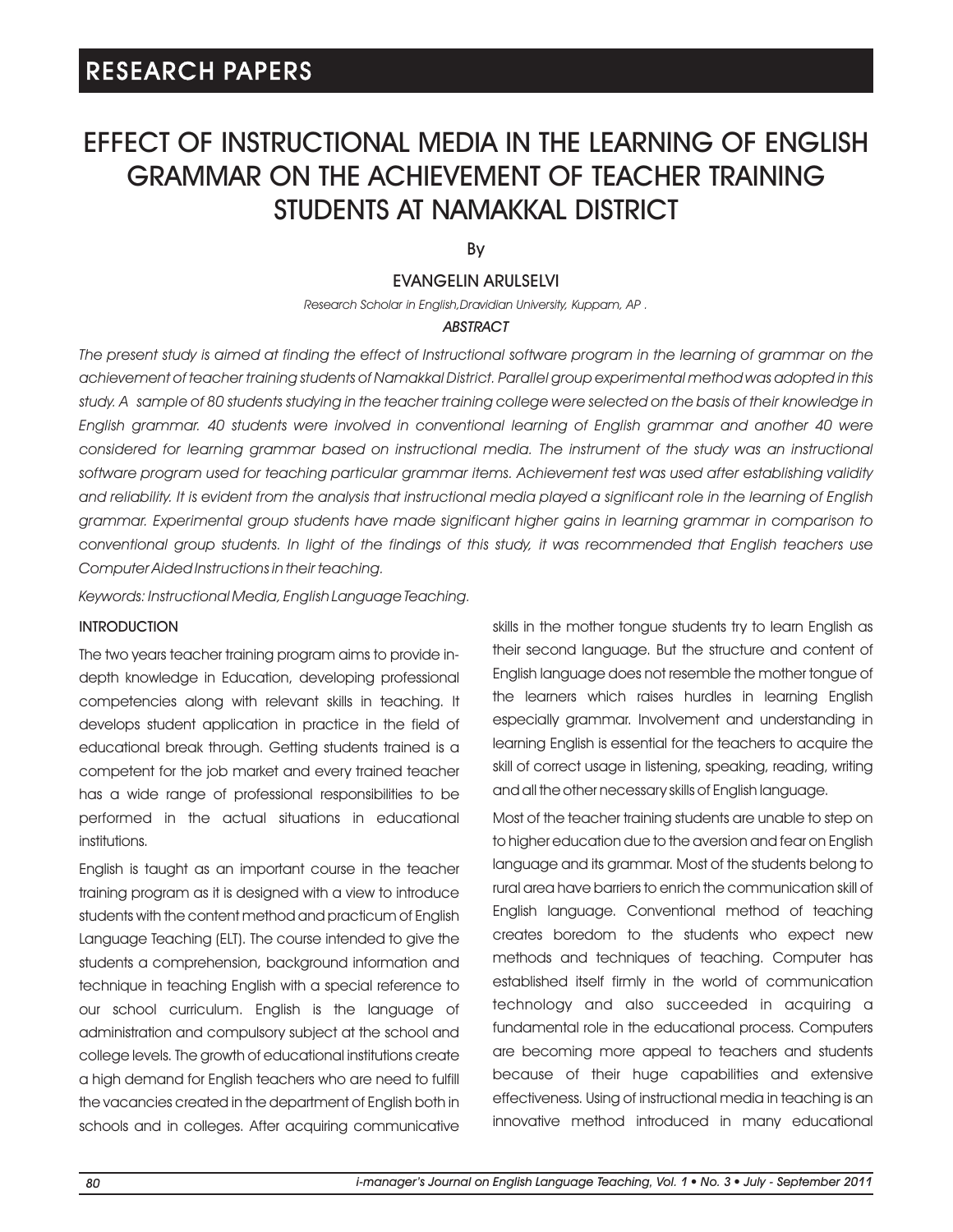colleges. Most of the teachers rely solely on 'chalk and talk' method. Over the years technical inventions have taken their place among the educational aids with which teachers surround themselves so as to make their teaching more effective. There are many mechanical aids like radio, television, tape recorder, film projectors, opaque projectors and over head projectors can be used in a class room. Books and tape recorders can tell a student what the rules are, and what the right solutions are, but they cannot analyze the specific mistake the student has made and react in a manner which leads him not only to correct his mistake but also to understand the principles behind the correct solution.

The computer gives individual attention to the learner at the console and replies to him. It guides the learner towards the correct answer and generally adapts the material to his performance. It allows the learner to choose between several modes of presentation, is something impossible to achieve with written hand books or work sheets. The computer thus promotes the acquisition of knowledge, develops the learner's critical demands and encourages active participation and vigilance over the learning material. Computer mediated instruction can provide a very valuable language learning experience. Hence the investigator being an English teacher interested to teach English grammar using an instructional software in the class room teaching felt that the use of software in English grammar teaching will be more effective and useful.

#### **Objectives**

To compare grammar learning scores of the students of experimental and conventional groups.

To compare the gains acquired in the grammar learning of experimental and conventional groups.

### Importance of the study

Research on computer aided instructions in teaching English grammar is very few in Tamilnadu institutions especially in Teacher training colleges. It is anticipated that this study will shed light on the benefits of using computers in language learning in general, and in learning English grammar in particular. This study also attempts to bridge the gap between the theoretical and practical sides of using computers in teaching grammar. It may help curriculum designers and methodologists to develop teaching materials which suit various ways of teaching and match students' level of achievement in English language in general and in grammatical structures in particular. Moreover, this study may help teachers by facilitating their role as well as students by helping them absorb the structures and rules of English quite easily and smoothly. Finally, this study may encourage other researchers to conduct further studies on the same topic, which will enrich both the local and international literature.

#### Limitations of the study

This study has the following primary limitations.

This study is confirmed to the first and second year students of Teacher training college of the academic year 2010.

The results of this study may be confined to the teacher training students.

This study is restricted to grammar items like Lexis formation, Comprehension, Construction of sentences and Transformation of sentences.

#### Related Literature

Many researchers are interested in using computers as a medium for teaching and learning. Therefore many studies were conducted on using computers for teaching many subjects especially English.

Pattern and Cadienno (1993) compared the relative effectiveness of traditional instruction and processing instruction, both for interpreting and producing Spanish object pronouns in OVS and OV order. The traditional instruction involved grammatical explanation and comprehension practice. The processing group performed significantly better than the traditional group.

Shang H (2007) examined the overall effect of using emails on the writing performance of the Taiwanese students in English. The major findings demonstrated that students made improvements on syntactic complexity and grammatical accuracy. The results also revealed that the e-mail writing was a positive strategy that helped improve their foreign language learning and attitudes towards English.

Abu- Seileek A (2004) conducted a study to explore the effect of a Computer assisted language learning program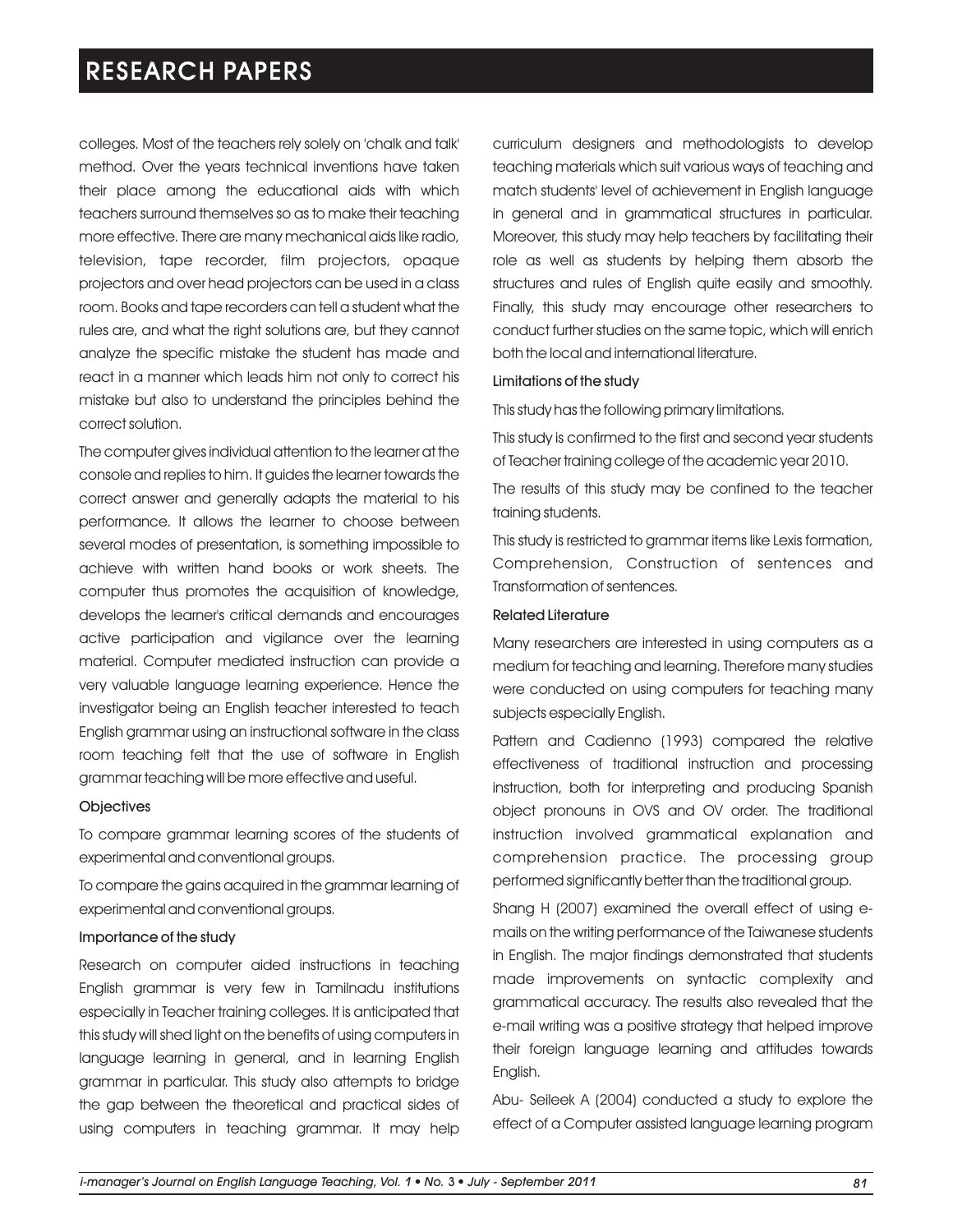on students' writing ability in English by teaching the program cooperatively and collectively. The findings of the study revealed that there were statistically significant differences between the experimental group who studied via computer and the control group who studied in the traditional method. The difference was in favour of the experimental group who studied via computer.

Christopher K (1998) investigated the achievement of fifth grade students who used computer for learning different subjects with their colleagues who only followed traditional methods. The students were distributed into three groups. Group 1 use computers for 60 minutes every week, group 2 use the computer in less duration and fewer tasks and group 3, the control group use traditional instructions. The results show significant differences in the achievement of students in favour of the groups who use computers.

Desey. D (1991) investigated the utilization of Instructional media in the classroom and its relationship to students learning and the teacher's efforts towards teaching particular concepts. He used experimental groups and control groups in this analysis. The experimental group was taught using instructional media and the traditional group or the control group was taught by conventional method. The results found that there were significant differences in the learning styles and the teacher's efforts in teaching through instructional media was easier than the conventional method of teaching.

Jebreen Hussain and Abu nabah. H. (2009) undergone a survey on the effect of Computer Assisted Language Learning in Teaching English Grammar on the Achievement of Secondary Students in Jordan. The findings stated that teaching English grammar using Computer assisted instructions have given good results. Moreover the researchers found that students were motivated by the use of computers in learning.

Lambert & Balderstone (2000) In terms of media involving television, the researchers added that televisions in the classroom are making an increasingly significant contribution to the teaching and learning of geography where pupils can learn about other cultures and develop their sense of place. They also reported that besides TVs, photographs and slides are also important sources of visual materials that help teachers to bring reality into their classroom. Such media also assist in developing students' knowledge, vocabulary, awareness and interpretation skills. Moreover, teachers can go further from illustrating the content to exploring values, attitudes and beliefs from the media.

Nagata N (1996) conducted a study concerning the relative effectiveness of computer assisted production (output) practice and comprehension (input) practice in second language acquisition. The result of the study indicate that the output focused group developed more grammatical skills than the input focused group, suggesting that the production practice required more syntactic processing on the part of the learner than the comprehension practice.

According to Abu Jaber (1987), the importance of instructional media for both teachers and students cannot be over emphasised. In social studies, the use of instructional media is essential to support learning because social studies are concerned about natural and social phenomena which cannot be easily expressed without the support of graphics maps, video, pictures, etc. The researcher points out that using instructional media in social studies classrooms widens the channel of communication between teachers and their students. The instructional media allow the growth of specific learning abilities and enhance intellectual skills and motor skills. The use of charts and models enables the teacher to present and illustrate many physical phenomena and issues easily and at the same time, allows them to focus attention on the characteristics of objects.

Nutta J (2001) conducted a study comparing the computer based grammar instruction and the teacher directed grammar instruction. The results showed that for all levels of English proficiency, the computer based students scored significantly higher on open ended tests covering the structures in question rather than teacher directed instruction. The results indicate that computer based instruction can be an effective method of teaching L2 grammar.

McEnery T, Barker A, and Wilson A (1995) investigated the use of computer based L2 grammar instruction. The results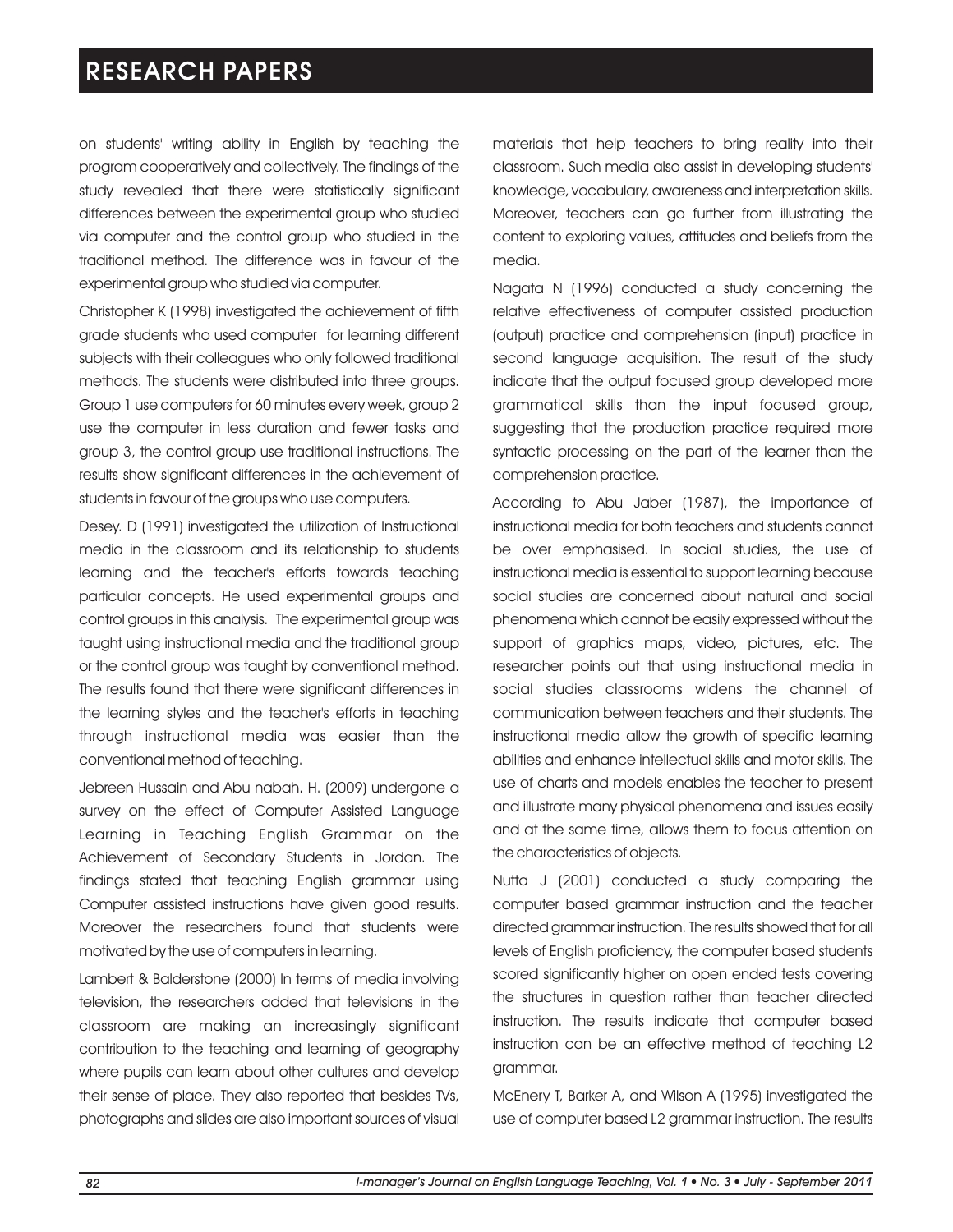of these studies seem to indicate that computer based grammar instruction can be as effective as or more effective than traditional instruction using work books and lecture methods.

In the computer-based instructional media, Davidson (1996) stated that the use of such media in geography lessons is imperative as it makes a valuable contribution to the quality of student learning. Such media can be used in several ways in geography lessons. PowerPoint, for instance, can be used to present geographical issues and data loggers for collecting weather data electronically. The researcher also pointed out that it is important to use learning aids to enhance student learning experience and they stress the link between poor learning with the failure to use visual aids and similarly effective learning to the professional use of visual aids.

#### Hypotheses

- There is no significant difference between the students taught through instructional media and the students taught through conventional method in the learning of lexis formation.
- There is no significant difference between the students taught through instructional media and the students taught through conventional method in the learning of comprehension.
- There is no significant difference between the students taught through instructional media and the students taught through conventional method in the learning of construction of sentences.
- There is no significant difference between the students taught through instructional media and students taught through conventional method in the learning of transformation of sentences.

# Research Design

In this design two parallel equated groups are selected. One of the group was Experimental group (E) and the other was control group (C). Both groups were given pre-test and post-test.

# *Variables*

*Independent variables* : Instructional media teaching and convensional method of teaching.

*Dependant variables:* General grammar knowledge of students.

*Controlled variables:* Sex, age and year of study.

### Sample

This study aims at finding out the efficiency of the two methods namely instructional method of teaching and conventional method of teaching English grammar. First and second year students of teacher training college were selected for the study. Totally 80 students were selected. Among them 40 students were taken from the first year and 40 students were taken from the second year. Among the forty students of each year 20 students were selected as experimental group and 20 were selected as control group. The experimental groups were taught the selected grammar items through computer while the control groups were taught the same grammatical items by the conventional method.

#### Tools

To implement this study successfully, the researcher has developed two types of instruments.

- ·Achievement test and
- ·An instrumental software program.

The investigator's self made achievement test was used for the pre-tests and post-tests of both the groups. The same question paper was used for both pre-test and post-test to evaluate the pupils' skills in the English grammar exercise covering the topics are carried out consisting of one mark for each exercise item. The test comprises 50 multiple choice items of four choices. At the beginning of the test, the instructions of answering was given and the subjects were asked to choose the correct answer. The time allotted for answering was one hour.

Both the groups were administered a pre test in which the previous knowledge of the students were assessed. At the end of the study the same test was conducted to assess the students achievement on the topic.

# Test of Validity

The content of the test was validated by a team of English language specialists. The team validated the content of the grammar items, instructions of the test, the relevance of the questions to the content, its suitability of attaining the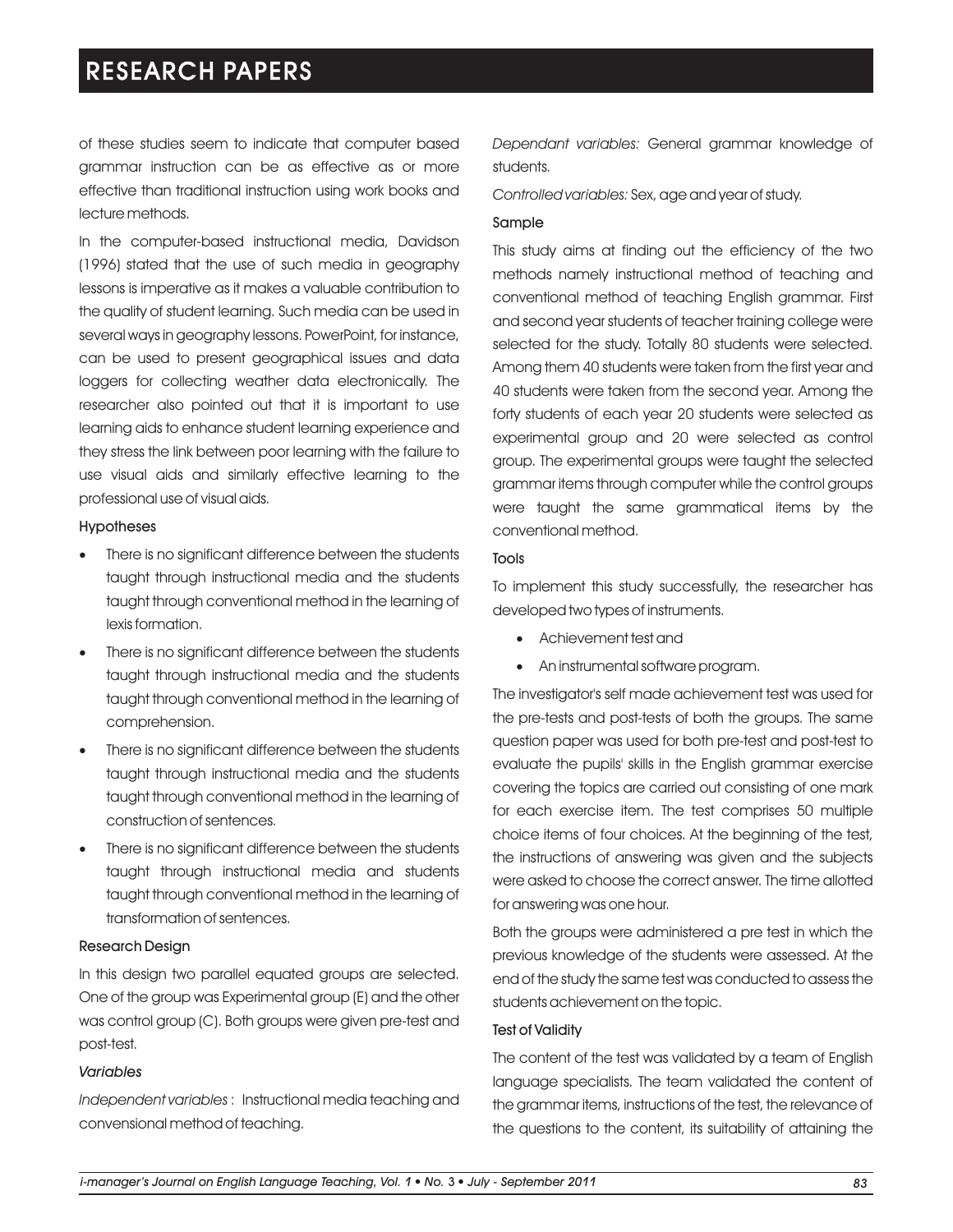goals, number and arrangement of questions and time allotted. The remarks and suggestions of the team were taken into consideration and the researcher made the necessary modification before its application.

#### Test of Reliability

A pilot group of 30 students were randomly selected from the population of the study who were excluded from the sample. Test-retest method was used to check the reliability. First a test was administered to them and it was repeated on the same group after two weeks. The reliability correlation coefficient of the test results were calculated using Pearson correlation method. The obtained value was 0.79 which was an indication of its reliability.

#### The software program

The researcher has developed a computer software instructional program to teach the grammar items like Lexis formation, Comprehension, Sentence construction and Transformation of sentence. The software was a Flash version. The program was provided with explanations and ample examples and it was constructed in such a way that the student can receive feedback for his achievement and he can get his scores when he finishes any exercise. The researcher has constructed the program with the help of the programmers and the suggestions of the English language specialists were carried out before its administration and by this way its reliability was confirmed.

# **Experimentation**

The experiment was conducted under three stages. In the first stage the students of both groups under treatment were given instruction about the treatment to be given to them and administered a pre-test in English grammar and the scores were tabulated. In the second stage experimental group was taught by adopting instructional media cum demonstration method while the control group was taught by using the conventional method of using text book cum lecture method. In the third stage the students of both groups were again administered a post-test.

# Statistical techniques used

Following statistical techniques were employed to analyze the data.

To find out the nature of the data, the measure of central

tendency, central dispersion and standard deviation ( SD ) were employed.

To find out the significant difference between the two means 't' ratios were calculated.

### Results and Discussion

The self made achievement test was administered for the pre and post tests consisted of the four components namely lexis formation, comprehension, sentence construction and transformation of sentences. The analysis has been done component wise as well as for total scores on the grammar exercise items. The results and discussion for the obtained scores have been reported as follow.

#### *Findings related to the first hypothesis*

In order to find out the effect of instructional software on lexis formation, the data were analyzed in mean scores, standard deviation and 't' value. The significance of differences was checked at 0.05 level of significance. Before the treatment both experimental and control groups were attaining nearly equal mean scores ( $M = 29$ , 29.45) for the grammar item lexis formation. The calculated t value is 0.3 which is not significant at the acceptable level of confidence. It means both the groups were more or less same in lexis formation. But after the treatment, it was found that experimental group students were achieving higher mean scores  $(M = 34.25)$  in comparison to control group students  $(M = 24.15)$ . The computed 't' value is 7.1 which is significant at .05 level of confidence. Hence the first hypothesis (There is no significant difference between the students taught through instructional media and the students taught through conventional method in the learning of lexis formation) is rejected.

It means that students who trained using instructional media performed better on lexis formation than those who exposed to conventional method. The instructional media helped them to get more words and formative ideas for the grammar option lexis formation. Students in free and fair climate comprehend more learning materials and the instructional program helped them to pick up more words in a particular situation where they tried more options to attain a satisfactory level. This indicates that there is an effect on students' achievement attributed to the stream of study.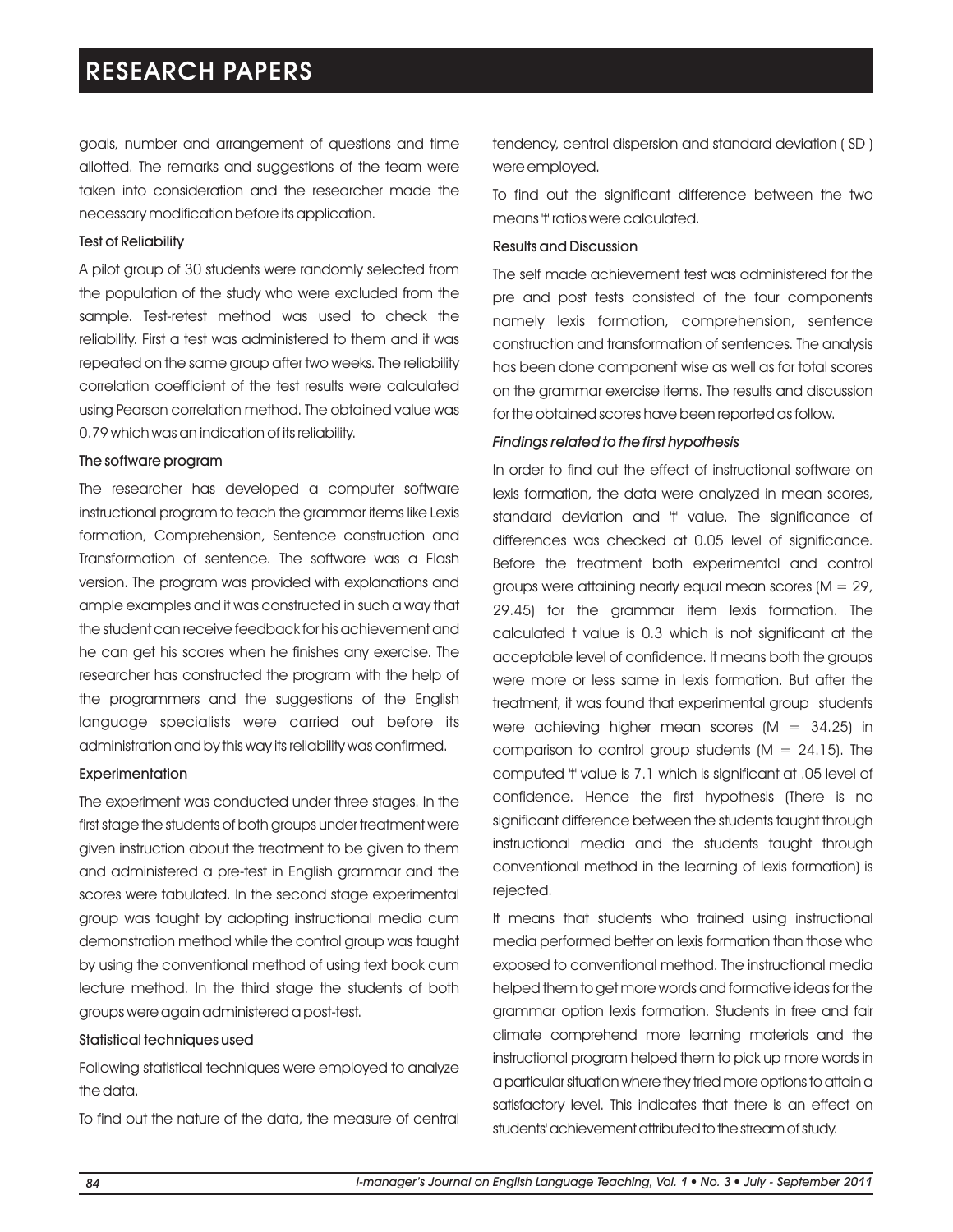### *Findings Related to the Second Hypothesis*

To find out the effect of instructional software on comprehension, the data were analyzed in mean scores, standard deviation and 't' value. The significance of differences was checked at 0.05 level of significance. It is evident from the analysis that both groups were attaining nearly equal mean scores  $(M = 26, 25)$  for the test item comprehension. The 't' value is 1.83 which is not significant at the acceptable level of confidence. It means both groups were more or less same in comprehension before the treatment. But after the treatment it was found that experimental group students were achieving high mean scores ( $M = 35$ ) in comparison to conventional group students ( $M = 29$ ). The computed 't' value is 2.68 which is significant at the .05 level of confidence. Hence the second hypothesis (There is no significant difference between the students taught through instructional media and the students taught through conventional method in the learning of comprehension) is rejected.

It indicates that students of instructional media performed significantly better in comprehension test than the students taught through conventional method. This may be due to the dialogues and conversation in the actual situations exposed to the students through instructional media which helped to have better conversation practices.

#### *Findings related to the third hypothesis*

To ascertain the effect of teaching by instructional program and conventional method of teaching on sentence construction, the related data were analyzed in terms of mean scores, SD and 't' value. It was found that before the treatment both experimental group and control group were obtaining nearly equal mean scores for making Sentence construction ( $M = 28$ , 29). The calculated 't' value 0.3 which is not significant at the acceptable level of confidence. But after the treatment it is found that students instructed through instructional media were attaining higher mean scores ( $M = 34$ ) in comparison to the mean scores  $(M = 24)$  of the students of control group. The calculated 't' value is 7.1 which is significant at .05 level of confidence. Hence the hypothesis (There is no significant difference between the students taught through instructional media and the students taught through conventional method in the learning of construction of sentences.) is rejected.

It denotes that students taught through instructional media performed significantly better on comprehension making than their counter parts. It may be due to the exposure they obtained in their democratic class room climate where students attained their standards without fear and hesitation. They are motivated at large to put forward their maximum efforts in constructing sentences. It enabled them to come forward with their ideas and vocabularies.

### *Findings related to the fourth hypothesis*

To ascertain the effect of teaching by instructional program and conventional method of teaching on transformation of sentences the related data were analyzed in terms of mean scores, SD and 't' value. It was found that before the treatment both experimental group and control group were obtaining nearly equal mean scores for making transformation of sentences.( $M = 26.21$ , 25.47). The calculated 't' value is 0.67 which is not significant at the acceptable level of confidence. But after the treatment it is found that students instructed through instructional media were attaining higher mean scores  $(M = 36)$  in comparison to the students of control group  $(M = 27)$ . The calculated 't' value is 6.61 which is significant at .05 level of confidence. Hence the hypothesis (There is no significant difference between the students taught through instructional media and the students taught through conventional method in the learning of Transformation of sentences) is rejected.

#### Discussion of the findings

The results showed that there are statistically significant differences in the achievement mean scores of the subjects of the experimental group who studied the grammar items through computer instructional program and the control group who studied the same grammatical items using conventional method. This difference was in favour of the experimental group. A quick survey on the students scores of the pre-test shows that there were no statistically significant differences between the mean scores of the experimental group and the control group.

The results indicate that both groups had the same background concerning their knowledge of the grammatical items before implementing the experiment.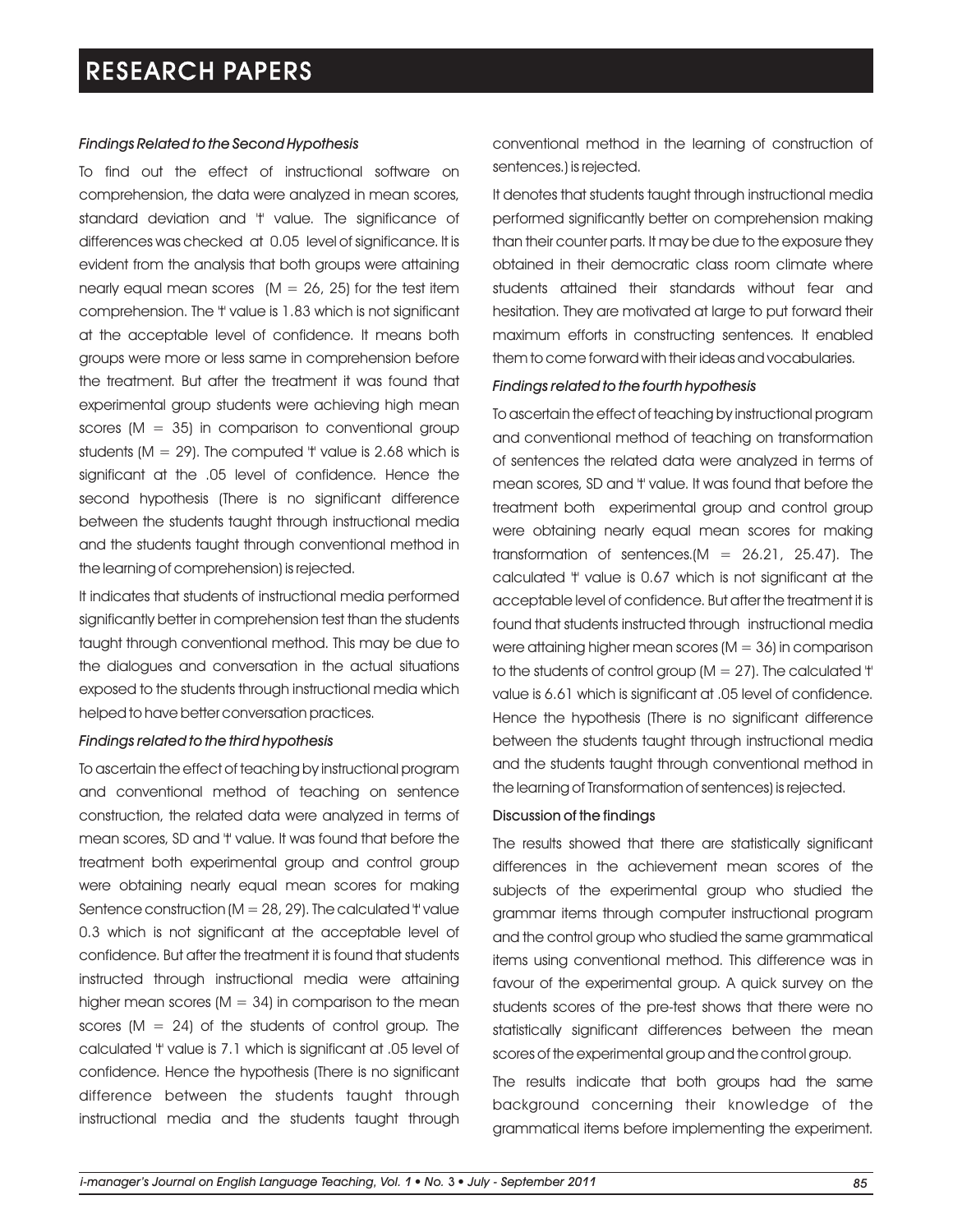This is an indication that both groups were equivalent in this regard. When the mean scores of the post-test were observed, it indicated that the achievement in the post-test for both groups is attributed to the treatment. It is highly noticed that the extra gain in the experimental groups mean scores are higher than the mean scores of the control group. This improvement is attributed to the method employed and the use of the computer software program has noticeably enhanced the abilities of the students of the experimental group regarding the four grammar items.

The effect of using computer for teaching English grammar is that computers enable each individual to work according to their own pace and style of understanding concepts. It is possible for the learners to use program whenever he wants at any place. Moreover the student may move freely from one component to another as he wishes according to his needs and interest. The computer method unlike the traditional method enables the learner to get feedback easily. Students thinking and attention is elicited while using computer and the student gets the chance of using many scenes during the learning process. The visual impact of the computers play a vital role in understanding the concepts. The use of the computer screen which is accompanied by animation, pictures, colours, music and sounds attract students attention and empowers retention to them. Computer instructional programs are interactive. Learners can easily go forward or backward according to their needs and requirements.

Individual difference in learning is highly considered in computer instructions which enable the students to learn at their own pace. Software programs inspire students, giving them personalized direction, for keeping them fruitfully occupied and creatively active for inculcating in them the ethos of self- discipline. It develops self confidence for channelizing their activities into creative paths for providing opportunities of introspection, for developing, arguing and for arriving solutions on their own in the teaching and learning situations.

The researcher believes that students can learn more efficiently and effectively on their own with additional resources like software programs make available in the field of education and practice it by "Learning by Doing".

### Educational Implications

Based on the findings discussed above, the researcher suggests the following implications.

- Computer Assisted Instructions can be considered as a highly desirable method for teaching English grammar. Programs help students to carryout active learning activities which helps them develop their potentials.
- Researchers should conduct other studies on the effect of computerized programs on the students achievement in English language grammar focusing on other grammatical items in other areas.
- The use of software programs in language teaching should be investigated further and other components of the English language can be focused.
- Teachers are advised to use different methods, techniques, ways and modes of teaching according to their students needs and interests.
- Teachers are also advised to use the computerized methods more intensively and frequently.

#### References

[1]. Abu-Jaber, M. (1987). A study of factors affecting the use of media in instruction at Jordian community colleges. *International Journal of Instructional Media,* 19 (1), 23-31.

[2]. Abu- Seileek A. (2004). "Designing a Computer assisted Language learning program and testing its Effectiveness on students' *writing ability in English*" Ph.D Thesis, Amman Arab University for Graduate Studies.

[3]. Christopher K. (1996). The effect of time on Computer Assisted Instruction for risk students. *Computer Journal of Research on Technology in Education*, Vol. 28, No.1, pp 85 – 98.

[4]. Davidson, J. (1996). Information technology and the geography department. In Bailey, P. & Fox, P. (Eds.). Geography Teachers' *Handbook. The Geographical Association*, Sheffield, United Kingdom, pp 249 – 260.

[5]. Descy, D. (1991). Instructional media utilization in the classroom and its relationship to teacher burnout and student learning. *International Journal of Instructional Media*, 18 (2), 99-106.